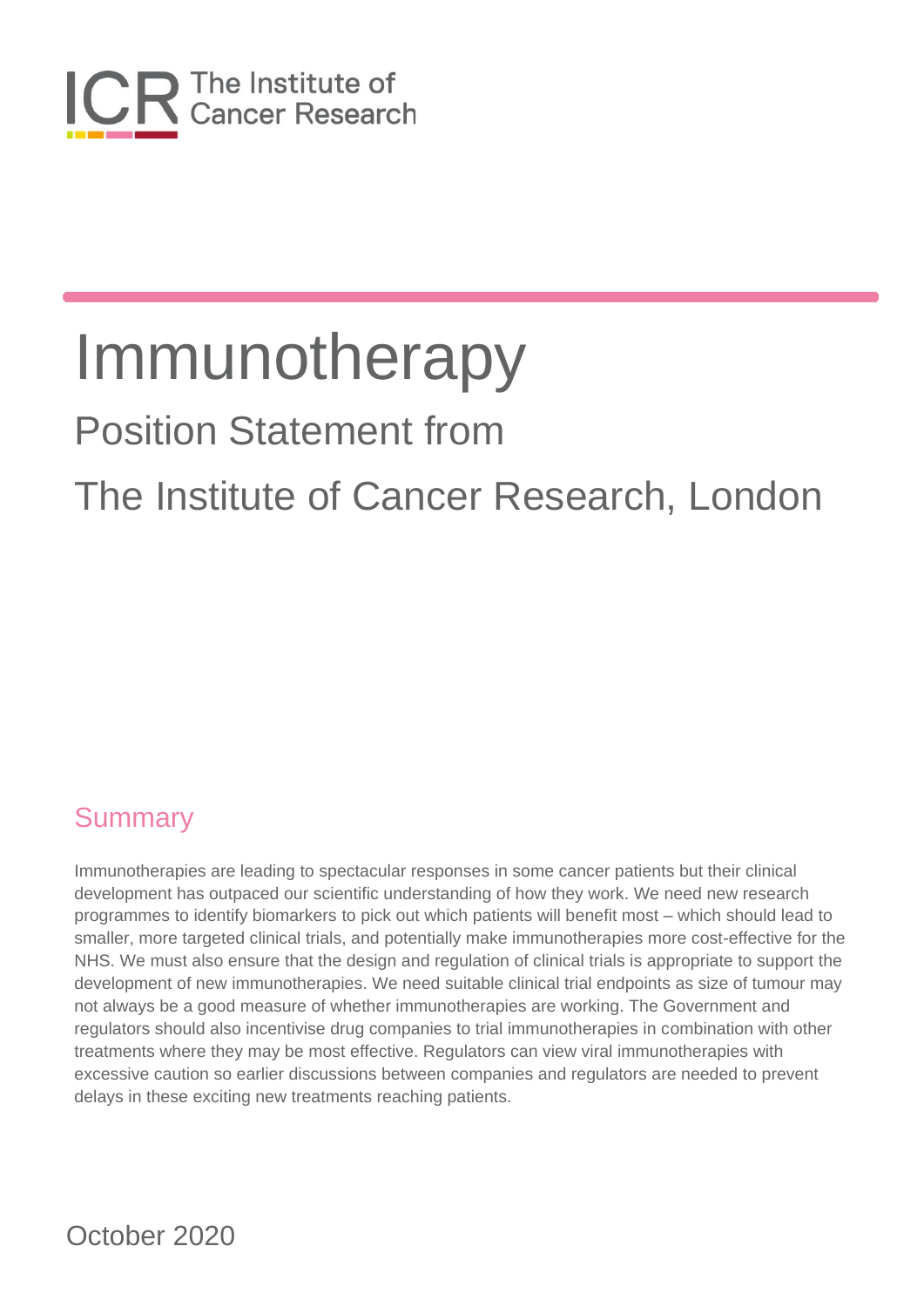#### Background information

Immunotherapies harness a patient's own immune system to fight against cancer and are generating enormous excitement as new cancer treatments. They have the potential to overcome cancer's ability to evolve resistance to treatment by taking advantage of the immune system's own ability to respond dynamically, and to keep pace with cancer as it changes.

Several immunotherapies have shown spectacular responses in relatively small subsets of patients – even in people with advanced cancers that are normally lethal. These dramatic responses have led to great excitement within the scientific community and heavy investment by the pharmaceutical industry.

Various immunotherapies have already been licenced and made available on the NHS. T cell checkpoint inhibitors pembrolizumab and nivolumab block a natural signal that usually stops the immune system attacking the body's own cells – but which is hijacked by cancer cells to allow them to hide from the immune system. By blocking this signal, checkpoint inhibitors unmask the cancer, leaving the immune system free to target it.

The first viral immunotherapy, TVEC, has been approved for NHS patients. Viral immunotherapies use modified viruses – from measles to cough and cold viruses – to infect and kill cancer cells, and to spark the immune system into action against the rest of the tumour.

CAR T cell therapy is an exciting new type of treatment that involves removing a patient's immune cells, genetically engineering them in the lab, and then returning them to fight the patient's cancer.

However, immunotherapies are often extremely expensive – even by the standards of new cancer drugs – and there are concerns that this could be a barrier to their wider uptake.

While the field of immunotherapy is rapidly developing, much remains to be explored, especially in understanding the biology of how these therapies work. As a result, we don't yet know how widely effective immunotherapies will be.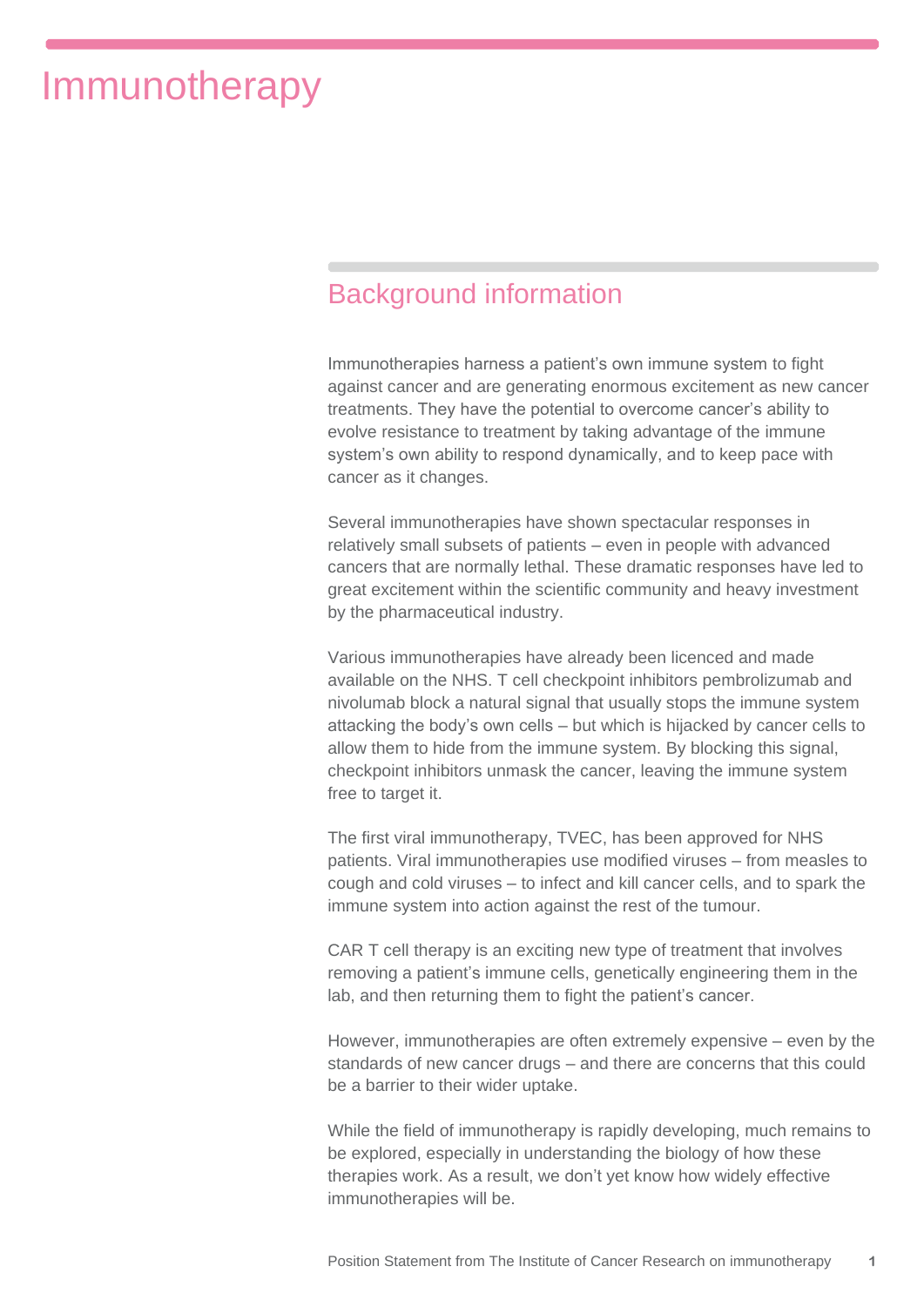The proportion of people who benefit from immunotherapies can be quite small. We don't yet have good ways of telling who is most likely to respond to immunotherapies or to develop side effects, and how best to use them in combination with other treatments.

Side effects are a real issue with many types of cancer treatment and can limit how widely a treatment is used, or even whether it becomes available for patients at all. Immunotherapy is no different – its side effects can be severe, and even in some cases deadly. Researchers are investigating how to identify patients most likely to experience some of the more severe side effects and how to manage these.

Immunotherapies can behave differently than conventional therapies, so for example tumours may respond rather slowly to them. We haven't therefore fully worked out how to assess whether an immunotherapy is working. In addition, there is much to do to understand how best to combine immunotherapy with other conventional treatments, such as radiation, chemotherapy and surgery.

Working out how to make immunotherapies more effective, and to target their use towards patients who will benefit most, is essential if they are to become cost-effective treatments.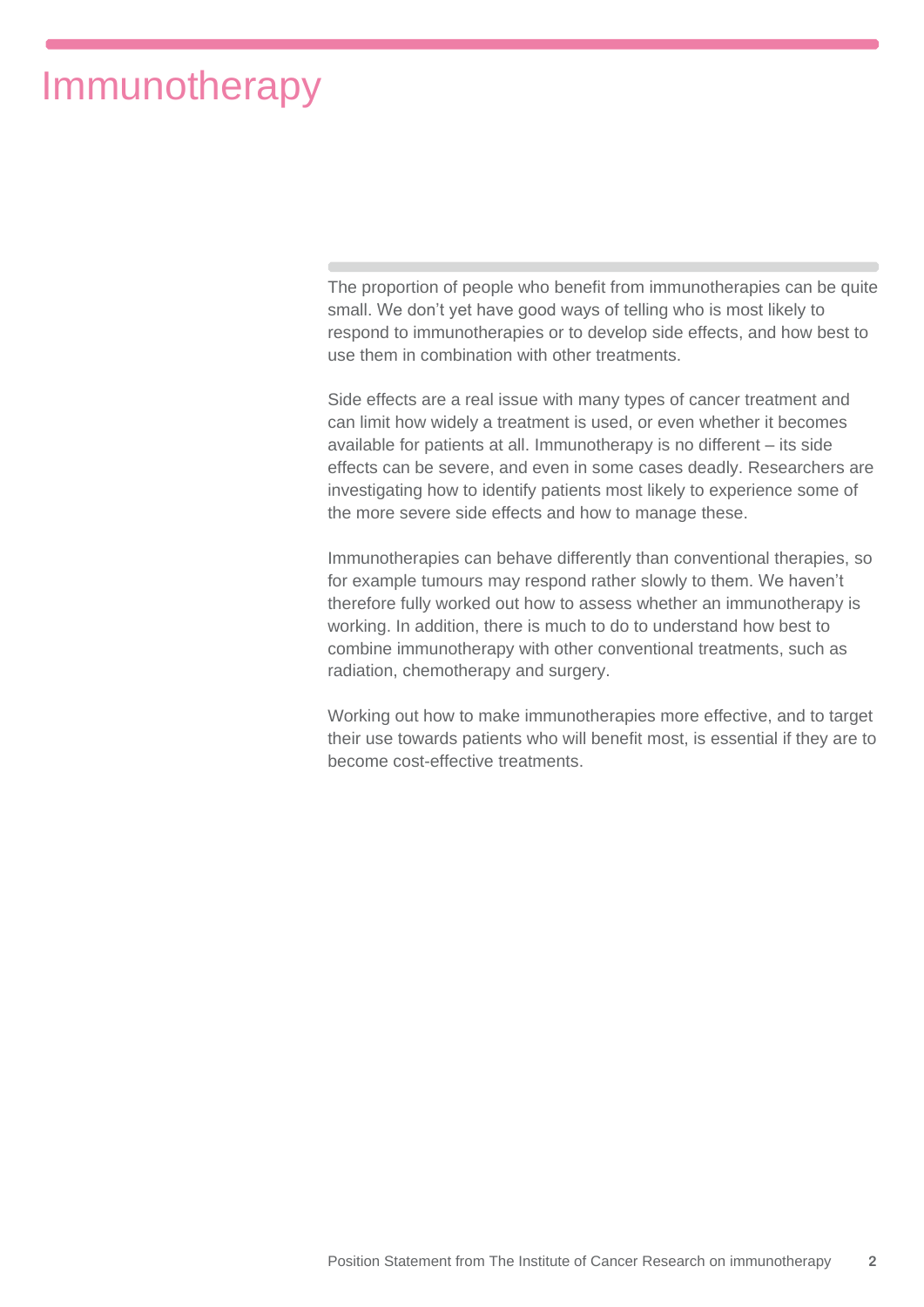#### Key ICR positions on immunotherapy

- We need much more biological research to understand how immunotherapies work, how to make them more effective and reduce side effects, and how to identify patients who will benefit most. The clinical development of immunotherapies has outpaced our understanding of the biology underlying them, and that means doctors are often in the dark when attempting to get them to work better or to adapt their use to new situations.
- We need to ensure that patient samples are collected in as many immunotherapy clinical trials as possible, to help us develop better tests to predict who will respond best and who will develop the most severe side effects. The pharmaceutical industry is missing opportunities to collect information that may prove useful in understanding the biology driving the successes or failures of immunotherapy. By improving sample collection, we can ensure that even negative trials yield information that contributes to our understanding of immunotherapies.
- We need to develop new and appropriate clinical trial endpoints, because immunotherapies should not necessarily be assessed by the same standards as traditional cancer treatments. Cancers that respond to immunotherapy can continue to grow at first before later shrinking, so size of tumour may not be always an appropriate measure. The gold standard should remain overall survival benefit, but this can only be demonstrated in large clinical trials which are slow and expensive to run. As we move towards smaller, adaptive clinical trials that yield valuable information quickly, drug regulators should consider novel, earlier endpoints that may predict longer-term clinical outcome or measure the effect on a patient's quality of life.
- We need to incentivise drug companies to trial immunotherapies in combination with other treatments – even those manufactured by other companies – whenever there is strong clinical data. Hundreds of clinical trials have looked at immunotherapies in combination but often only with drugs within a company's own pipeline or with limited scientific justification. Once an immunotherapy has been licensed on its own, there is currently